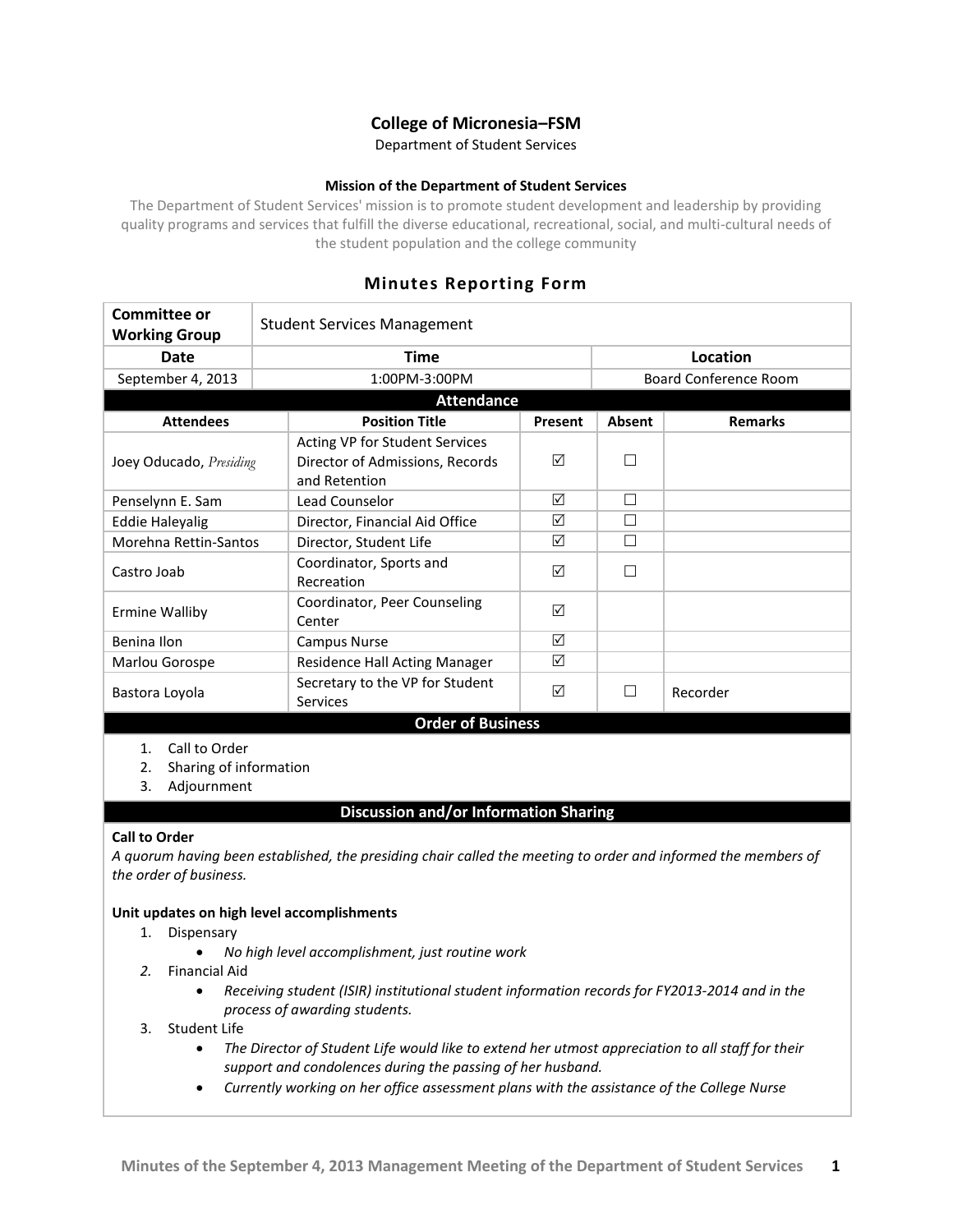#### 4. Residence Hall

- *The presiding chair introduced Marlou Gorospe, the Pohnpei Campus Nurse, had been designated to temporarily oversee both male and female residence halls. It's not an acting position, just a transferred internal designation to assist in the residence halls. There is no increment in salary, he maintains the same salary as the campus nurse. His schedule is from 8:00am to 6:30pm and also during the weekends.*
- *Currently scheduling meetings with the residents to make sure they understand and follow the existing policies. Afterwards, any residents violated the policy will be reprimanded accordingly.*
- *Starting today the dormitories will be called the male and female residence halls.*
- *The presiding chair recommended the staff to post the policies on large printed signs and also signs on designated areas for chewing betel nuts and smoking in the residence halls.*
- 5. Sports and Recreation
	- *Routine works*
	- *In preparation for the upcoming convocation scheduled on September 6, 2013 at the practice gym.*
	- *The presiding chair requested to make sure all the rooms are clean for the guests.*
	- *Assisting Dali Waltu and Mike Ioanis in the process of the SBA election. Candidates should be full time students only. Once the schedule is finalized, the working group will submit to Acting VPSS for review and feedback.*
- 6. Counseling
	- *The staff finally settled in their new office at the back of the bookstore and dispensary building.*
	- *Ten tutors have been contracted and will be anticipating more tutors given the Fall 2013 headcounts population.*
	- *College Fair for Education USA is scheduled on September 20, 2013 at the practice gym, all high school seniors are invited.*
- 7. Peer Counseling
	- *Grant of \$5,000 has been approved for their center.*
	- *Dali is currently assisting the working group on the SBA election and also with the preparation of the upcoming convocation.*
- 8. Acting Vice President for Student Services
	- *There is a shortfall of the upcoming revenue projection of 3% below the projected goal for National campus. A memorandum was sent by the President freezing all unfilled positions except for critical positions that required hiring. Departments/units will be expecting decreased of their proposed budget. There will be revisions of the proposed budget submitted effecting the cuts as the results of the shortfall.*
	- *Another memorandum was sent by the office of Vice President for Administrative services that the release of the FY14 budget will not be issued to a division/department unless cleared by the office VPIEQA that all FY2013 assessment plans are completed.*
	- *The presiding chair recommended all to start identifying and inputting their objectives for FY2013- 2014 into the tracDat.*
	- *Student services department currently have four divisions: Student Life, Admissions & Records, Financial Aid, Counseling and Peer Counseling Center. Student Life oversees the Dispensary, Residence Halls and Sports & Recreation. The presiding chair advised that all units under the student life will now report directly to his office. The Director of Student Life shall focus on the oversight of student activities and organizations specifically addressing the greater population instead of on students in the residence halls. The intent of this change in the reporting structure for the department is for all managers to feel interdependent and engaged equally in terms of their specific important roles in providing their services to the students. The presiding chair recommended all to revisit and assess the new structure at the end of the semester.*

## **Adjournment**

*The meeting is adjourned at 2:50pm.*